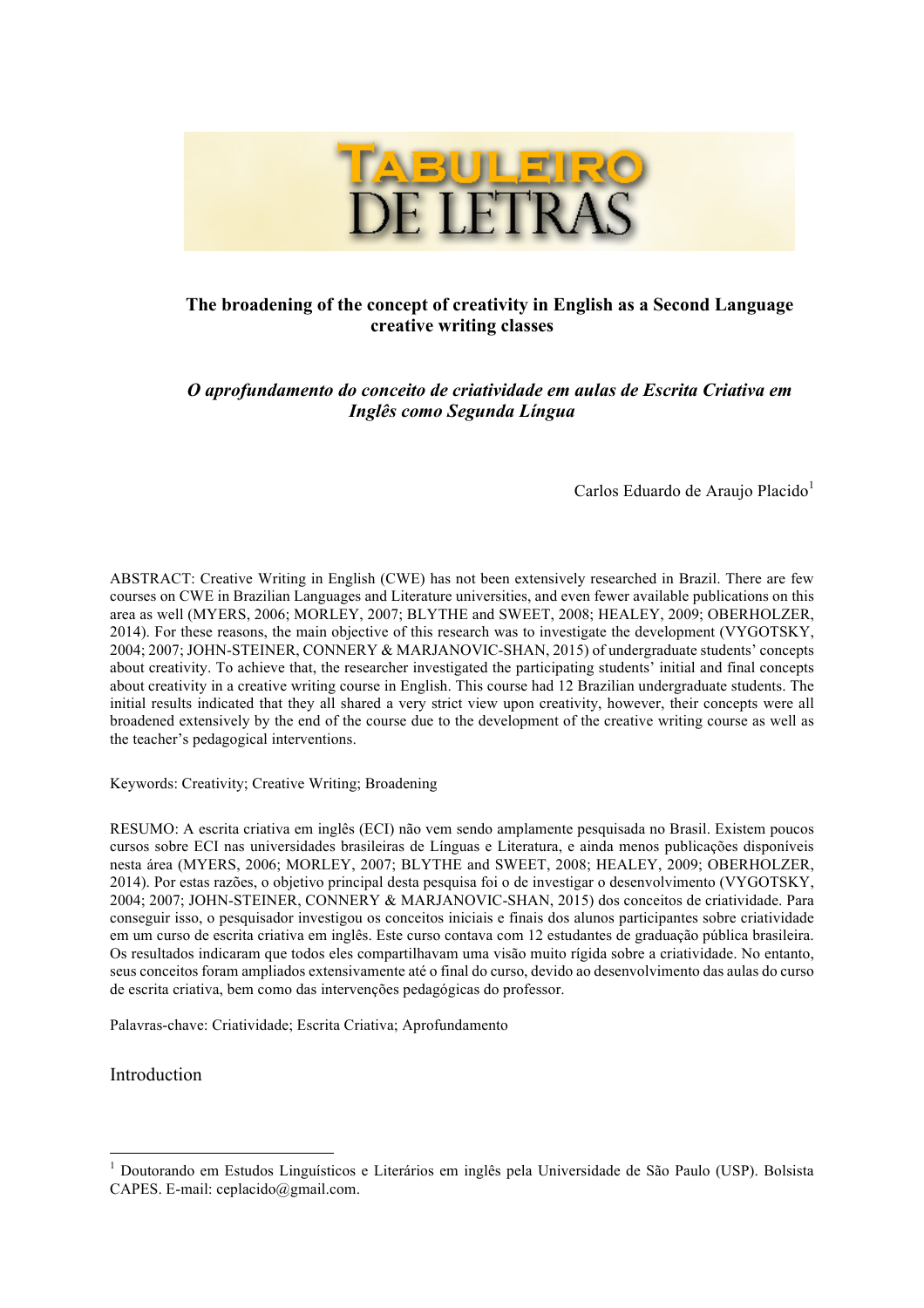Creative Writing in English (CWE) has not been extensively researched in Brazil. There are few courses on CWE in Brazilian Languages and Literature universities, and even fewer available publications on this area as well (MYERS, 2006; MORLEY, 2007; BLYTHE and SWEET, 2008; HEALEY, 2009; OBERHOLZER, 2014). According to Brazilian Educational Bases and Guideline Law, creativity should be comprehended as one of the main foundations of the Brazilian education, from the primary schooling to the tertiary level.

For higher education, this law establishes the importance of stimulating cultural creation, broadening creative thinking, honing creative skills as well as developing writing creatively. Nevertheless, very few Brazilian universities have provided their Languages and Literature undergraduate students with CWE disciplines and/or extracurricular courses focusing on the development of their students' creative writing

Therefore, the main aim of this research was to identify the undergraduate students' concepts about creativity. As there are not many courses of English as a second language (ESL) creative courses in Brazil, it is essential that pre-service, in-service and practitioners of English to know what are the students' concept about creativity in order to organize and teach ESL creative writing courses in the future.

The methodology of this research involved the organization and teaching of the extracurricular Fanfictional Creative Writing course in English. To achieve that, the extracurricular course was based on the Vygotskian sociocultural theory, mainly in relation to the key concepts of Meaning Making (VYGOTSKY, 2004, 2007), Creativity (VYGOTSKY, 2004, 2007; GLAVEANU, 2011; JOHN-STEINER, CONNERY & MARJANOVIC-SHAN, 2015) and Zone of Proximal Development (ZPD) (VYGOTSKY, 2004, 2007; JOHN-STEINER, CONNERY & MARJANOVIC-SHAN, 2015).

### The I-paradigm approach to creativity

The I-paradigm has gained strength through several psychological studies (SEFERTZI, 2000; CRAFT, 2002; BILTON, 2007; THOMPSON, 2008; CARSON, 2011; BRIDGES, 2013) since mid-1950s. According to the British psychologist, Chris Bilton (2007), the main characteristics of the He-paradigm (androcentrism, exclusiveness and disconnectedness) were easily discharged by the I-paradigm researchers, because they proposed a more inclusive approach to better understanding the concept of creativity.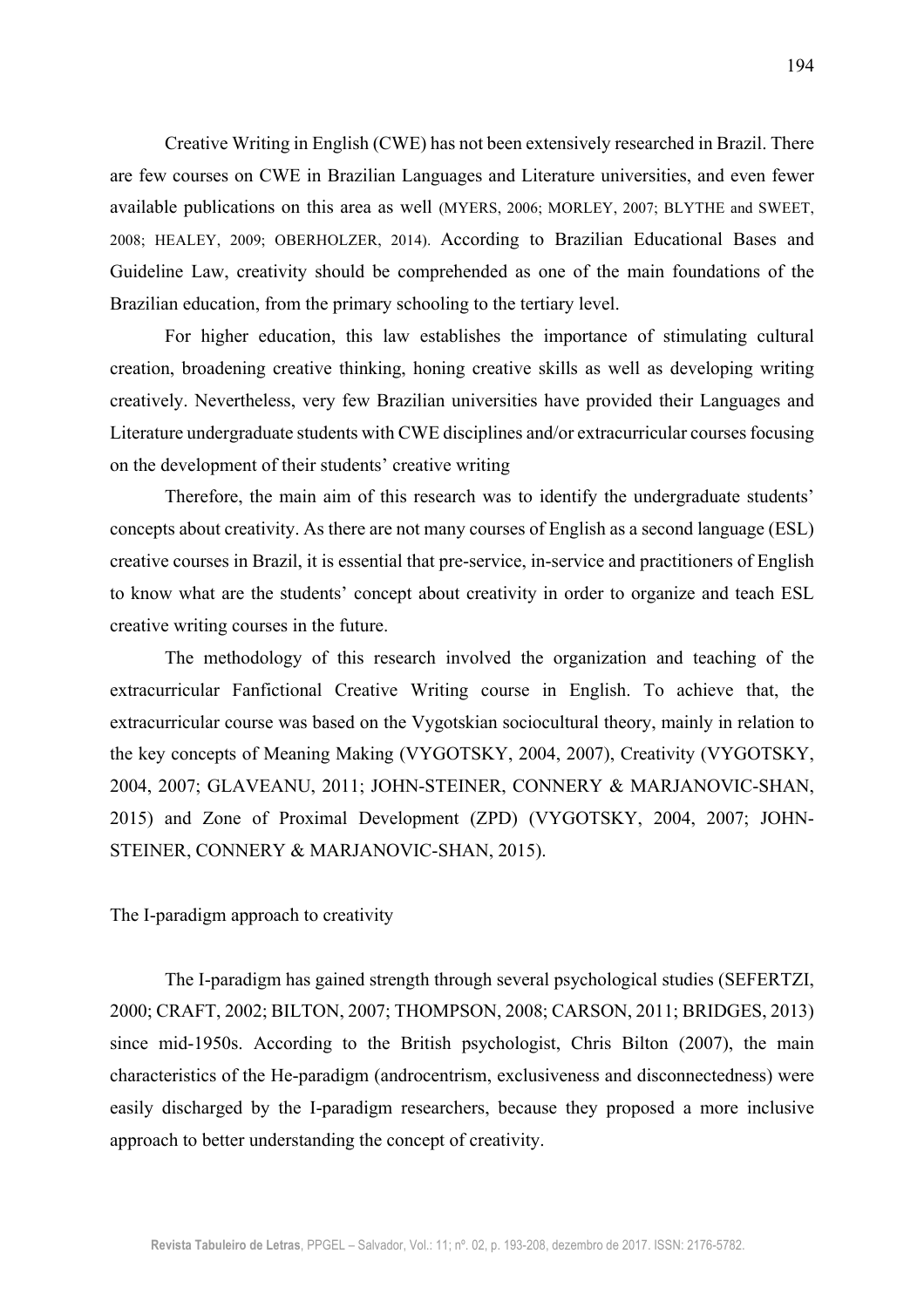One of the main proposals of the I-paradigm researchers is to comprehend creativity as a characteristic present in every person (self-centeredness). Everybody is born creative; thus, their creative skills can be improved. Bilton (2007) denominated this idea the democratization of creativity. In contrast to the idea of the He-paradigm's exclusiveness, he (2007, p. 27) advocated in favor of understanding creativity as a "(…) *deliberately managed process*" which is person as well as collective-oriented.

Bilton (2007) summated that creativity may be a collective process as long as the individual does not lose its individuality. If everybody is creative, why some people create more culturally valued (material and symbolic) artifacts than others? And why do some people become Shakespeare and Einstein and others do not?

To answer these questions, some of the I-paradigm researchers (THOMPSON, 2008; CARSON, 2011; BRIDGES, 2013) advocated a differentiation between more skilled (Big C) and less skilled (little c) human beings (also named by creators). For them, Big C creators produce undisputedly eminent, unique creative artifacts. Artifacts that last generations after generations. These creators may be nationally and internationally recognized scientists, artists, entrepreneurs, doctors, and so on. They might even receive distinctive awards and several types of decorations to highlight their contribution to society. On the other hand, the little C creators reach more ordinary accomplishments. Their creativity is usually related to everyday activities. In general, their creations do not require extensive expertise.

Moreover, Glăveanu (2011) highlighted another characteristic of the I-paradigm approach to creativity. He stated that it is also cognition-oriented. In his own words, Glăveanu (2011, p. 05) ascertained that this approach "(…) *generated partial theoretical models which have extensively explored (and even exploited) the individual cognition and personality in a social vacuum and conceptualized creativity as a quality of the lone individual*". Therefore, for Glăveanu (2011), one of the main goals of the I-paradigm researchers has been to investigate people's diverse cognitive capacities, without disregarding every person's individuality. The individual overlaps the social.

In the same vein, Carson (2011) believed that by identifying correctly the strongest cognitive skills of a person, he may have more chances of becoming a Big C creator. Because of that, she proposed 7 distinct types of essential creative skills. These essential skills are: connect, reason, envision, absorb, transform, evaluate, and stream. She implied that to better understand a person's creative skills, we must previously measure his skillfulness.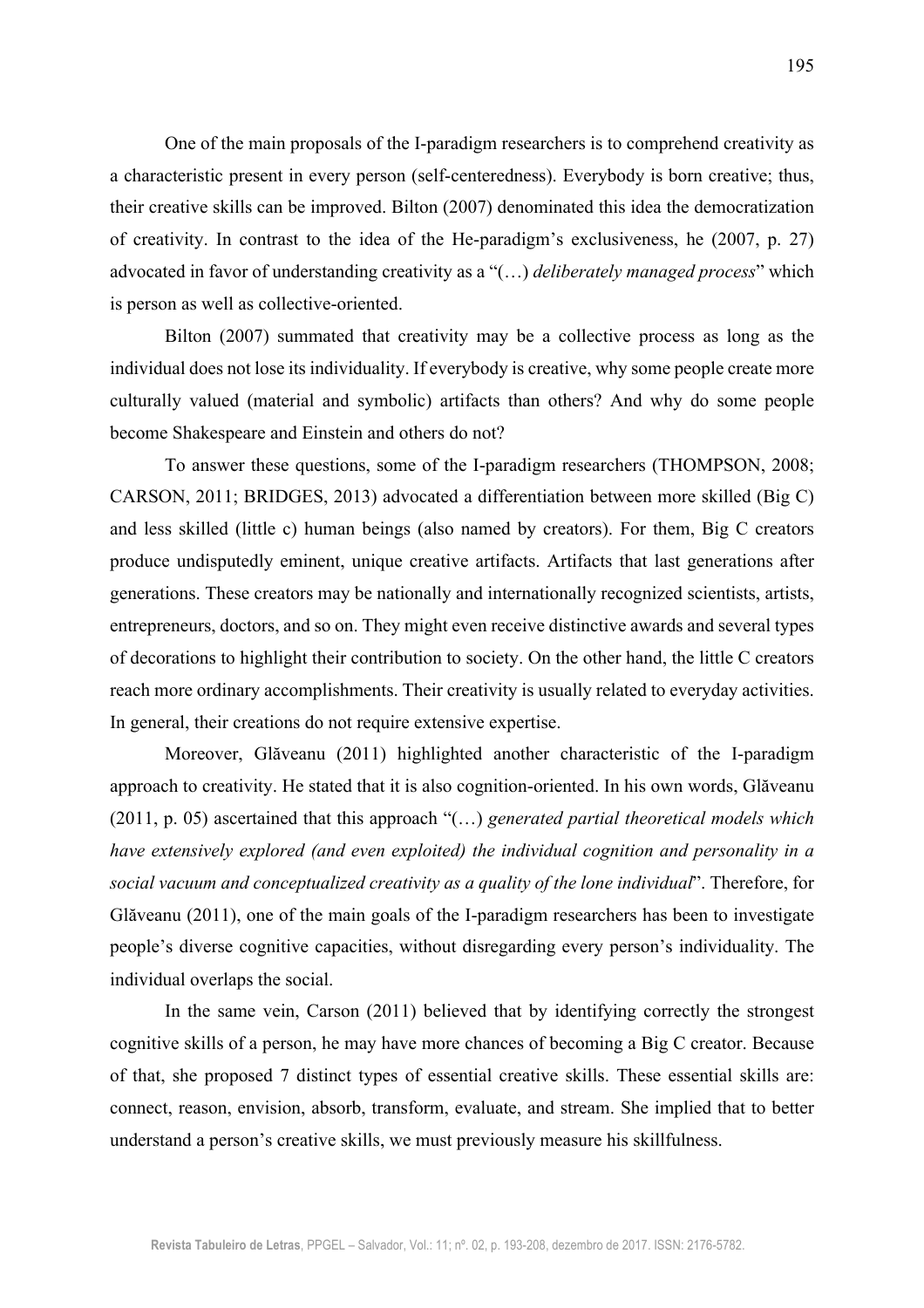The attempts of measuring properly a person's creative potentials is a recurrent procedure among the I-paradigm researchers. They have all promulgated that creativity is within the human psychology, i.e., it is cognitive-oriented. For this reason (and others already mentioned), most of them have tried to elaborate an ultimate measuring technique to assess a person' creativity and then promote their development. By large, these techniques are commonly known as psychometric tests. In conclusion, a Glăveanu (2011) illustrative summary of the I-paradigm approach to creativity can be visualized below:



 **Figura 01** - Vlad Glăveanu (2011)'s I-paradigm conceptualization. Source: Prepared by the author (2017)

The We-paradigm approach to creativity

According to Glăveanu (2011), the social aspect was clearly neglected by the two previous approaches. For this reason, he urged future researchers to investigate more attentively societal relationships between the person (also named the self) and his environment (also named the social). Having done that, these budding researchers should then analyze how these 'everexisted' relationships have influenced dialectically the development of people's creativity. His propositions are mainly based on sociocultural theory (SCT).

Vygotsky (2004, p.06) stated that the reproductive activity is "(…) *very closely linked to memory; essentially it consists of a person's reproducing or repeating previously developed and mastered behavioral patterns or resurrecting traces of earlier impressions*". Thus, this statement also involves two other cognitive skills: memorization and plasticity. For Vygotsky (2004; 2007), memorization is an important characteristic of the reproductive activity insofar as we normally do not create anything new. We usually reproduce other people's inventions, because they help us develop ourselves or because we need them for sociocultural adaptations.

The invention of the wheel is a very good example of that. Its first appearance is a product of creative activities, but its recurrent use to various aspects of our lives belong to the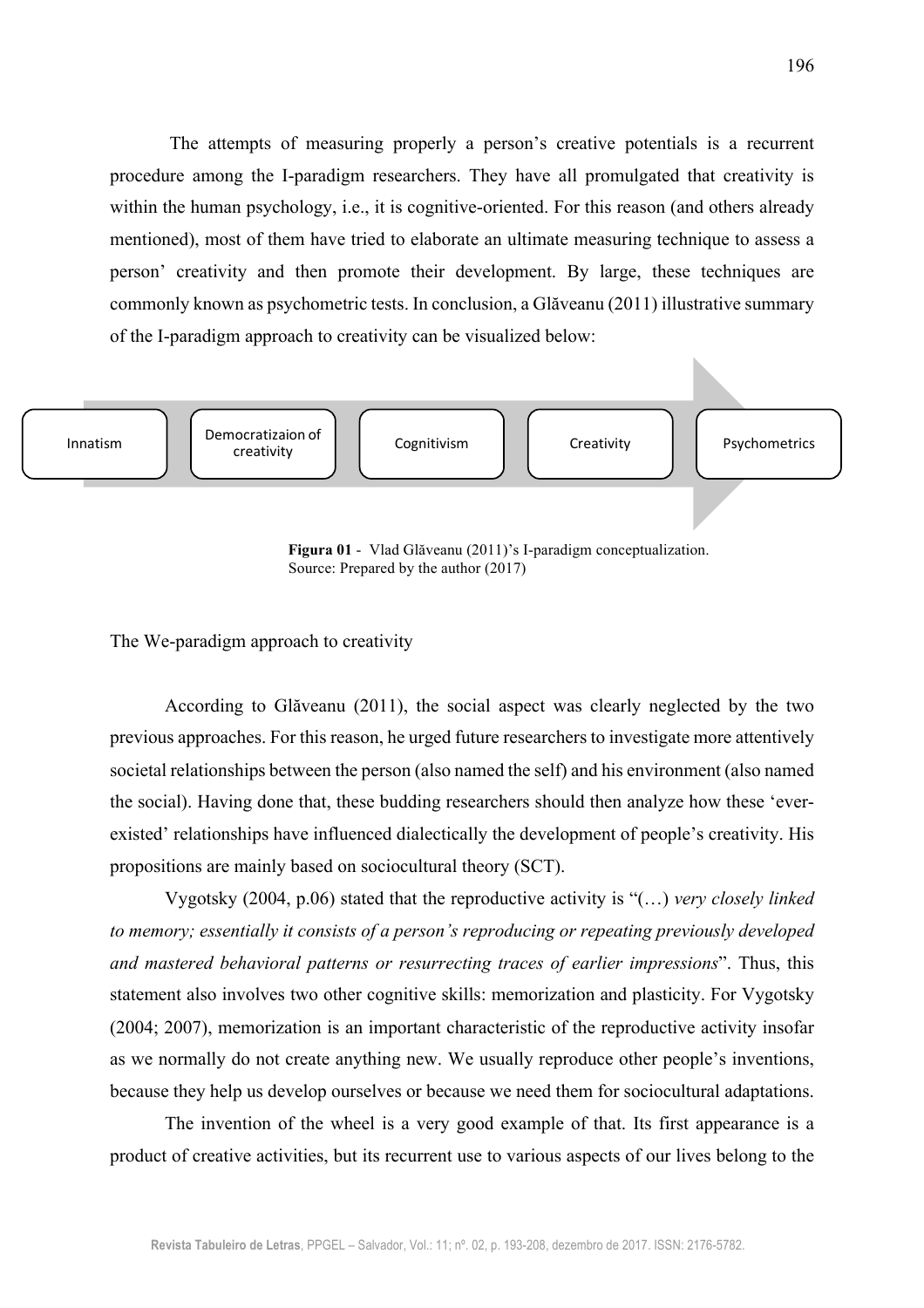reproductive activity realm. This occurs, because if we had to invent the wheel every time we were going to use it, we would waste a lot of time and energy to do it. We would still make progress, however, a very slow one. By retaining the information of the wheel and how can we simply reproduce it, which gives us the chance of moving forward faster and losing much less energy in the process.

Although we tend to simply reproduce what other people have already invented, we can also adapt these inventions to the changes of our society. Nothing remains the same for so long. We change as well as the artifacts of and knowledge about our world change too. For this reason, plasticity is another important feature of the reproductive activity. According to Vygotsky (2004, p.08), plasticity "(…) *is a term denoting the property of a substance that allows it to change and retain the traces of that change*". In other words, we change previous artifacts to adapt them and ourselves to new sociocultural environments.

The invention of the computer is another good example. The first computers were very small (abacuses) and created to make complex calculations easier and faster. After that, it was used to facilitate the creation of other artifacts and even wage wars. At first, they were enormous and monofunctional. Later, the computer became smaller and multifunctional. It has been applied to accelerate people's work at (and outside) the office and studies at (and outside) school. Nowadays, the computer fits our hands (smartphones) and it is also used for entertaining and bringing people together.

For Vygotsky (2004; 2007), creativity is also a process developed by the constant interaction between the self and the other, and between the self and the world (the environment) which surrounds all of us. Hence, this means that imagination and creativity should be apprehended as mundane characteristics, i.e., they belong to people's everyday lives. We may (and must) practice our imagination and creativity anytime and anywhere, depending on our objectives, desires and necessities. Nevertheless, I also believe that artifacts may directly influence the way we practice our imagination and then, consequently, develop our creativity.

I concur with Vygotsky (2004), creativity is an internal and external process which is in line with the sociocultural tenets present in the Glăveanu (2011)'s We-paradigm's approach. However, this characteristic is also influenced by the people's objectives, desires, necessities and artifacts. This implies that imagination and creativity are constrained to the limitations of people's surroundings.

Everybody may indeed be creative, but not everybody may have the possibilities of developing their imagination and creativity. This may occur, because they may be hindered,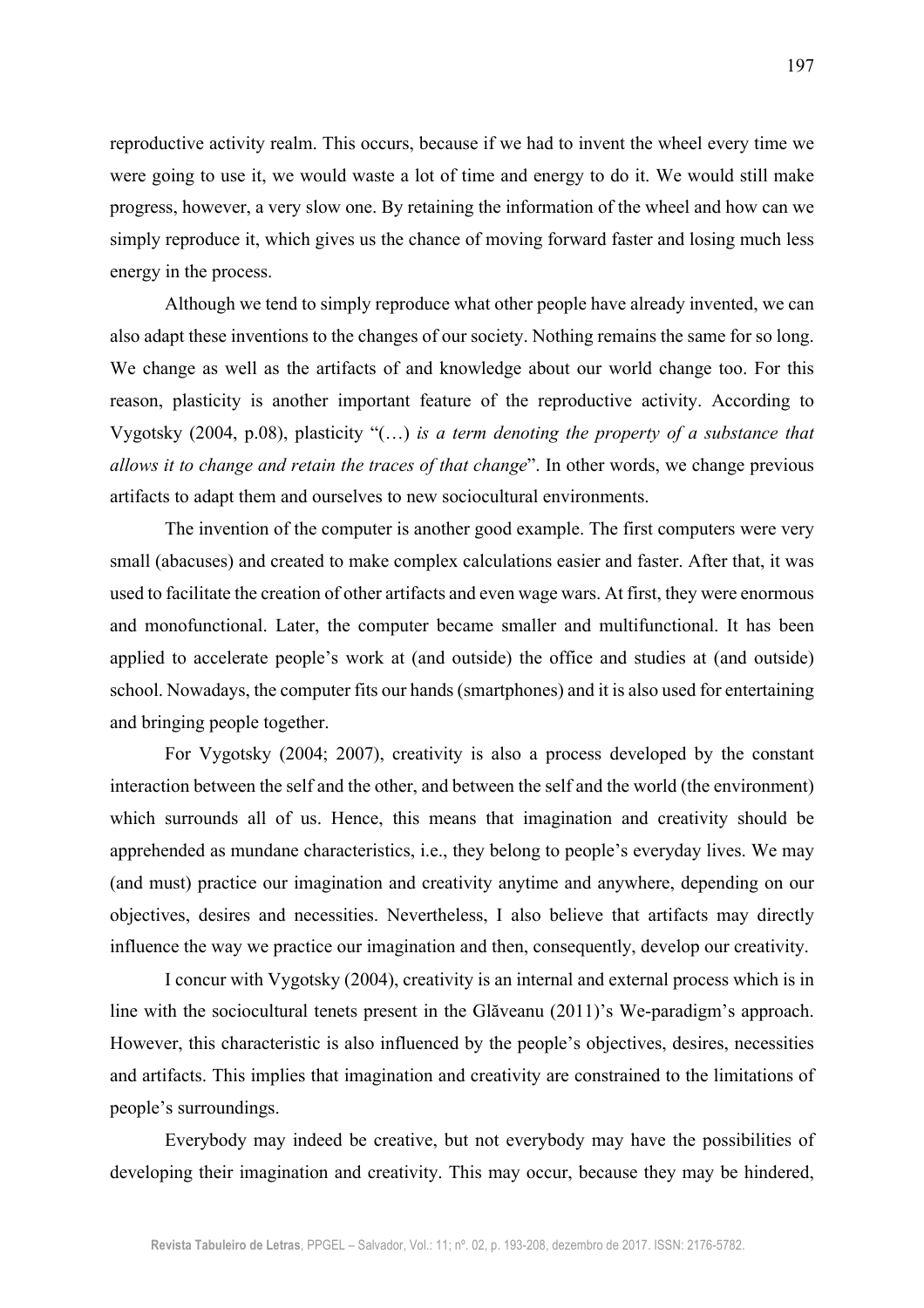constrained by a various set of external factors such as poverty, lack of education, lack of employment, and so on. Having shared that, I now indicate the illustrative summary based on Glăveanu (2011)'s We-paradigm approach to the concept of creativity:



 **Figura 02** - Vlad Glăveanu (2011)'s We-paradigm conceptualization. Source: Prepared by the author (2017)

Undergraduate students' initial concepts about creativity

The Fanfictional Creative Writing course in English had 12 undergraduate students all from USP. Initially, their concepts about creativity tended more to the I-paradigm than to the We-paradigm approach to creativity (GlAVEANU, 2011). Their answers were mainly generated in 2 different research tools: 1) the initial questionnaire and 2) the classroom transcriptions. In the beginning of class 1, students received the initial questionnaire. Their most relevant excerpts, collected from this questionnaire, are illustrated as follows: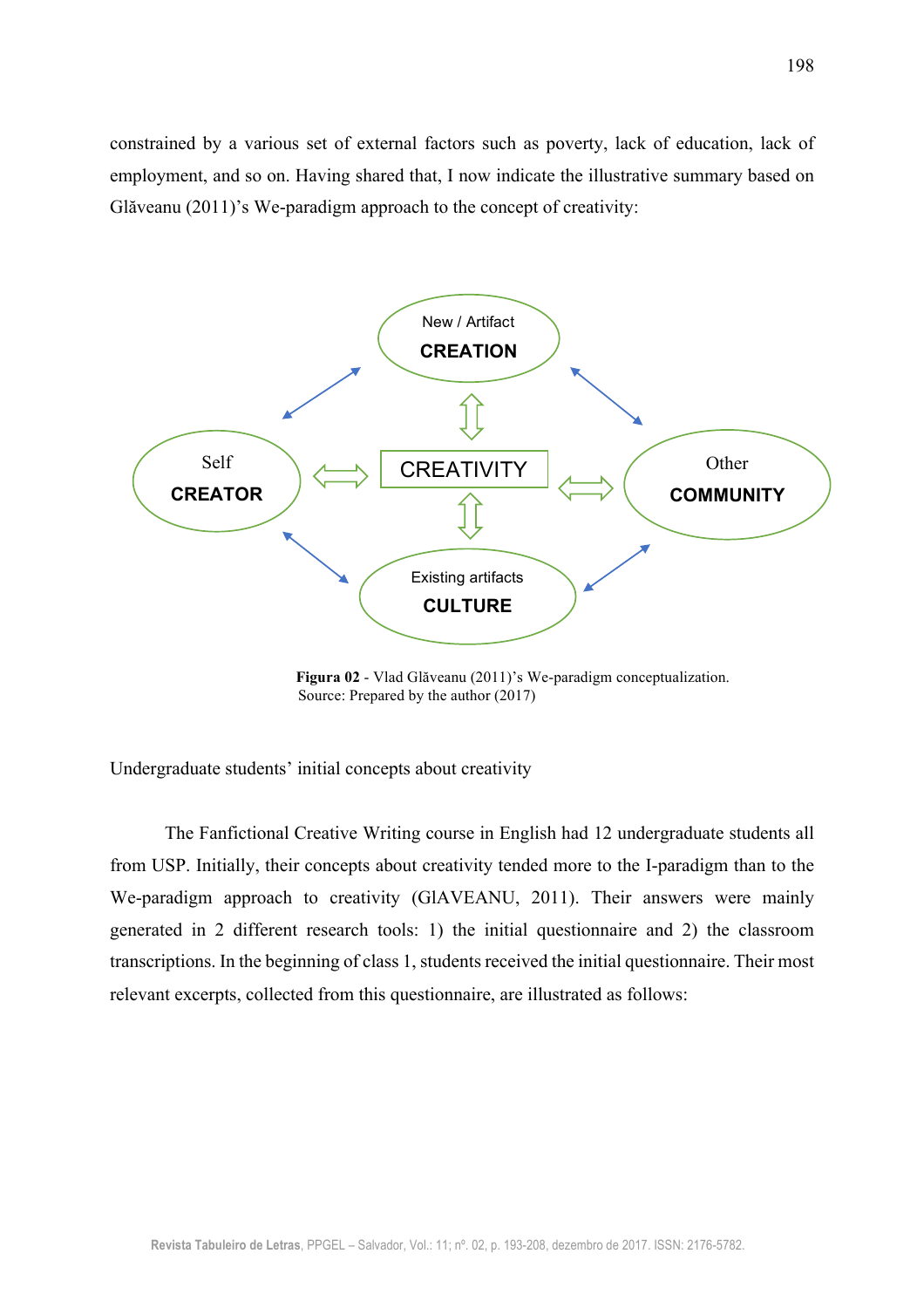

 **Figura 03** - Students' excerpts taken from the initial questionnaire Source: Prepared by the author (2017)

In relation to their initial questionnaire answers, students A, B and E claimed that creativity is an ability, capacity which requires practice to be improved. This is one of the main characteristics presented in the I-paradigm approach. According to Glăveanu (2011), some of the I-paradigm theorists (CARSON, 2011; BRIDGES, 2013) believe that creativity is an ability which needs practice: "(…) creativity is marked by the ability to create, bring into existence, to invent into a new form, to produce through imaginative skill, to make to bring into existence something new" (BRIDGES, 2013, p. 14).

Carson (2011, p. 18) went even further. She ascertained that creativity is an essential ability which should be extensively used "(…) to originate something completely new, from the scratch, in some way original". This characteristic was present in both student C's answer ("habilidade para se criar algo do nada") and student D's answer ("criar, recriar e resolver problemas do zero"). Another relevant factor which reinforced the students' tendency to the Iparadigm approach refers to the presence of the adjective *new*, which appeared in 4 (80%) of the students' opinions.

According to Glăveanu (2011), the adjective new is a basic constitutive characteristic of the I-paradigm approach to creativity. He attested that this adjective is one of the most recurrent definitions connected with creativity, appearing in most of the I-paradigm theorists. Nevertheless, for him, the adjective new does not only entail the "(…) creation of something out of nothing", but it also involves transformation "(…) by combining, changing, or reapplying existing ideas" (GLAVEANU, 2011, p. 07). Vygotsky (2004, p. 7) also acknowledged novelty as a characteristic of creativity: "(…) any human act that gives rise to something new is.... a creative act".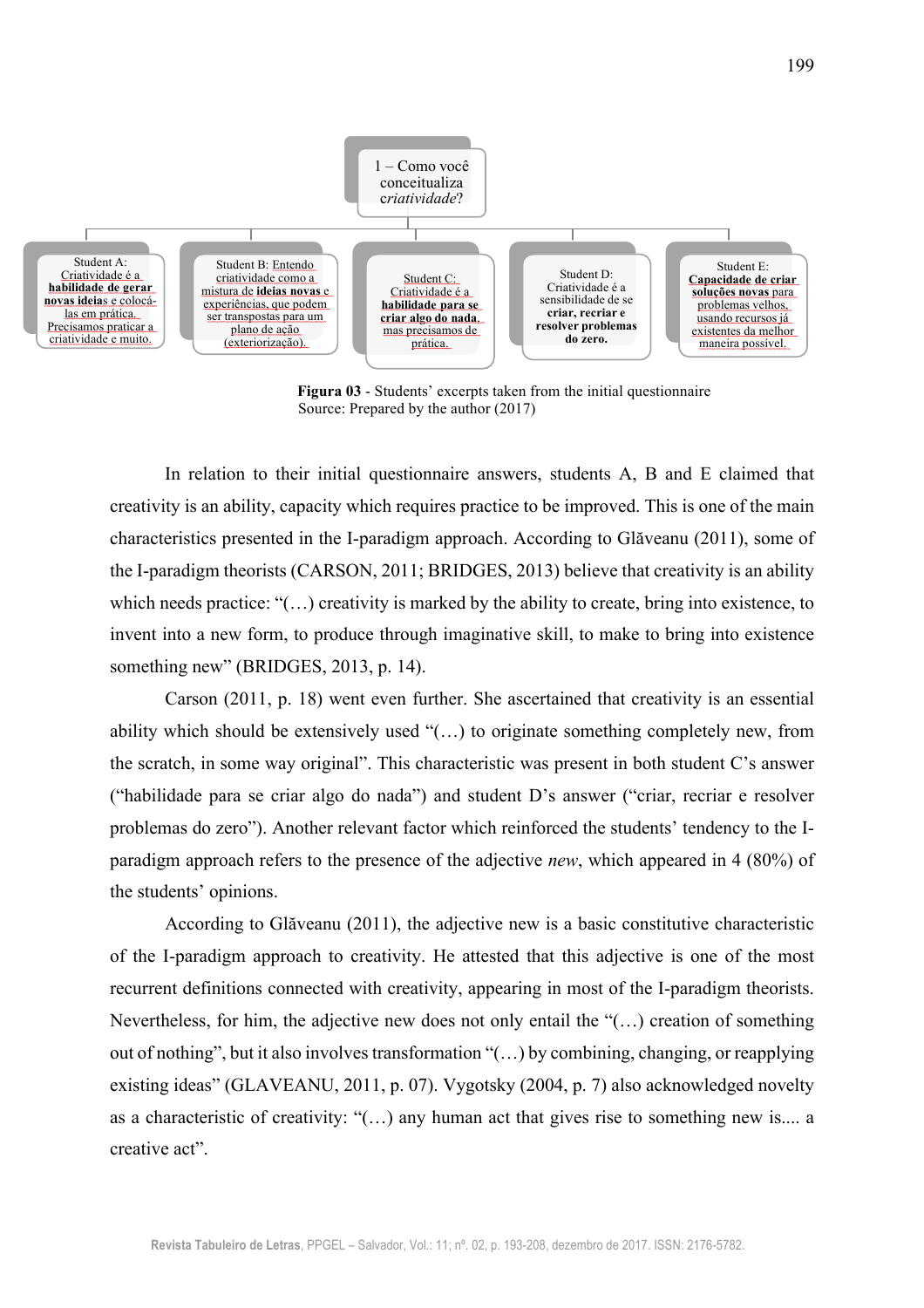After answering the initial questionnaire, students were asked to discuss in groups the first set of key questions. In relation to the first question (What is creativity?), only students B, D and E answered. Their answers are in the following table:

| <b>Students</b> | <b>Students' classroom transcriptions</b>                                                                                                                                                                                                                                                                                              |
|-----------------|----------------------------------------------------------------------------------------------------------------------------------------------------------------------------------------------------------------------------------------------------------------------------------------------------------------------------------------|
| B               | We think creativity has something to do with fulfilling. We write to fulfil something.<br>We cannot say that everything we write is to fulfill something. Sometimes we just write.<br>We want to be like, we want to happen. We want to express in some ways, many ways.<br>But we write to fulfill ourselves, a wish we have.         |
| D               | We also make something like originality. Because we cannot recreate something if it<br>wasn't created before. Originality would be more like uniqueness. It's not something<br>you come up out of the blue. It's something you can only live in your own way. It belongs<br>to you. It's a complete part of who you are in this world. |
| E               | I think extraordinary is the closest definition for creativity. Because this is what we<br>feel more close to writing. We create something that it wasn't created before. It's is an<br>extraordinary process, actually. If you see it.                                                                                                |

 **Table 01:** Questions about creativity

Source: Prepared by the author (2017)

Student D suggested that uniqueness is a synonym for original. According to Glăveanu (2011, p. 09), creative people possess a "(…) need for uniqueness, which reflects their desire to be unique. By uniqueness, he meant people's contemporary ever-lasting desire to be a different person from the others, to be singular, special, one of a kind. For Glăveanu (2011), the innatist characteristic has been embraced by the I-paradigm theorists unanimously. Vygotsky (2004, p. 33) also believes that all human beings are creative: "(…) there is a widespread opinion that creativity is the province of a select few. This is not true, (…) creation is the province of everyone to one degree or another".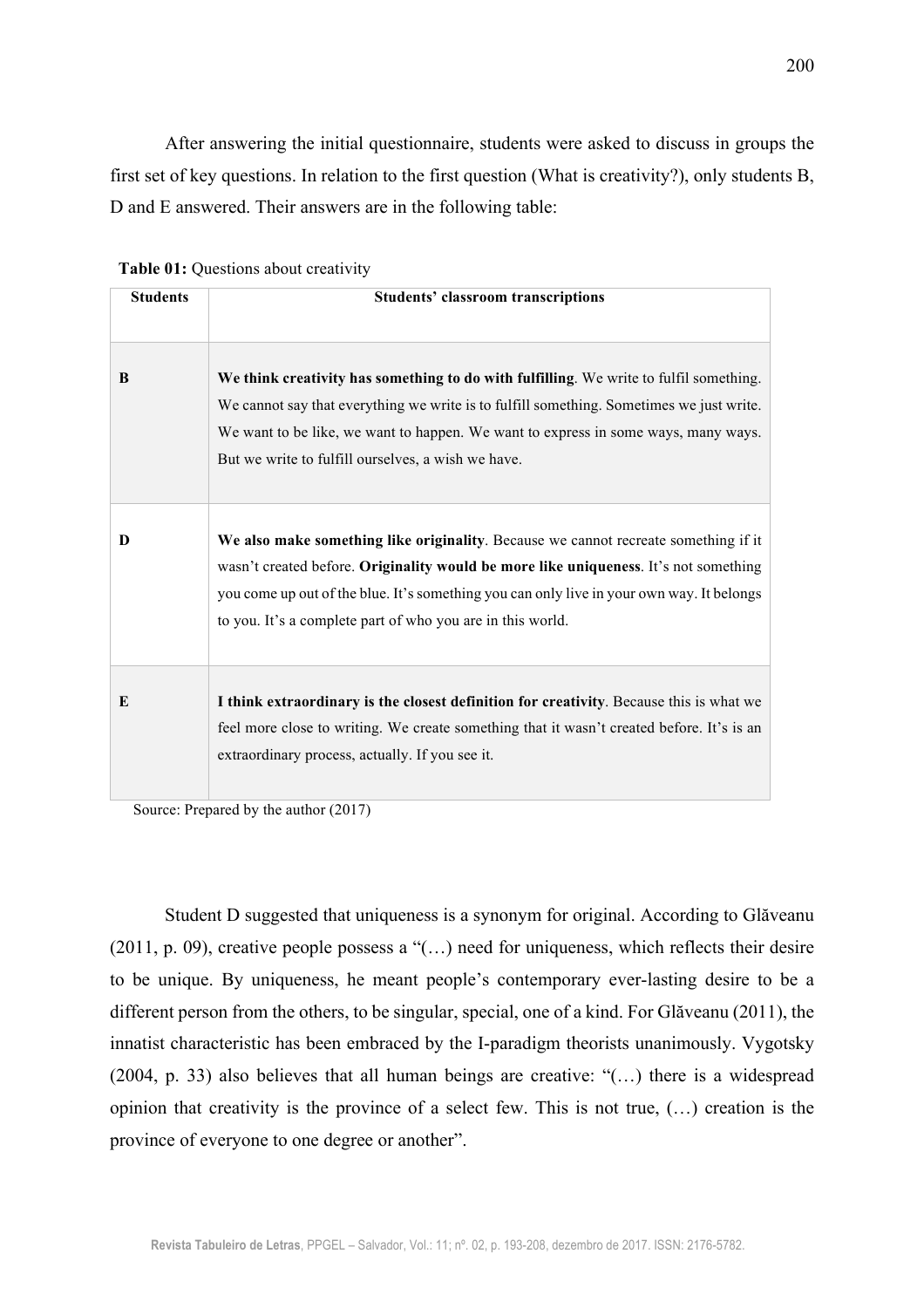Carson (2011) proposed that people's creativity requires awakening. However, she recognized that the awakening of creativity may sometimes happen suddenly, out of the blue: "(…) creative ideas often come at a time when the person appears to be thinking about something else, or not really thinking at all" (CARSON, 2011, p. 35). To support her claims, she cited several writers such as Marcel Prost and Samuel Taylor Coleridge. In relation to Marcel Proust, she attested that " $(...)$  he was engaged in the most trivial of pursuits – eating a cake – when he was overcome by the recollections which led him to write his great novel" (CARSON, 2011, p. 25).

Carson (2011) also inferred that creativity may be developed without much practice. However, she clearly highlighted that creativity without practice (or apparent efforts) are less often and more difficult to be concretized: "(…) it is true that some brains are naturally more inclined toward creative ideation than others. However, this is a skill that must be practiced and learned constantly. Although it may not make an Einstein out of everyone, practice and exercise can definitely make any brain more creative" (Carson, 2011, p. 23).

Another recurrent characteristic related to the I-paradigm approach to creativity is originality (GLAVEANU, 2011). Interestingly to notice, this word was used twice by student D in her attempt to conceptualize creativity. However, they seem to have different connotations. In her first answer, she apparently used it to refer to something new, novel. According to Sternberg and Bridges (2013, p. 35), original as a synonym of new is a quite common Iparadigm characteristic, because creativity can be apprehended as an "(…) ability to produce ideas that are both novel (i.e., original) and appropriate (i.e., useful)".

On the other hand, in student D's second answer, she used originality as a synonym of uniqueness, singularity. As a matter of fact, she compared originality with uniqueness (Originality would be more like uniqueness). In the same vein, Thompson (2008, p. 226) also attested that uniqueness is a constitutive characteristic of originality: "(…) originality entails uniqueness which involves thinking 'without boundaries,' or 'outside the box'". In turn, he acknowledged that originality is also a fundamental characteristic of creativity.

One more adjective that is constantly linked with the I-paradigm approach to creativity is extraordinary (GLAVEANU, 2011). Conforming to Craft (2002, p. 114), "Extraordinary creativity involves, then, the production of new knowledge which has a major impact on an existing area of knowledge, the boundaries of which are monitored by experts within that field". In addition, she advocated that an ordinary person can indeed produce an extraordinary piece of work, because the concept of extraordinary is quite volatile. Still for Craft (2002), something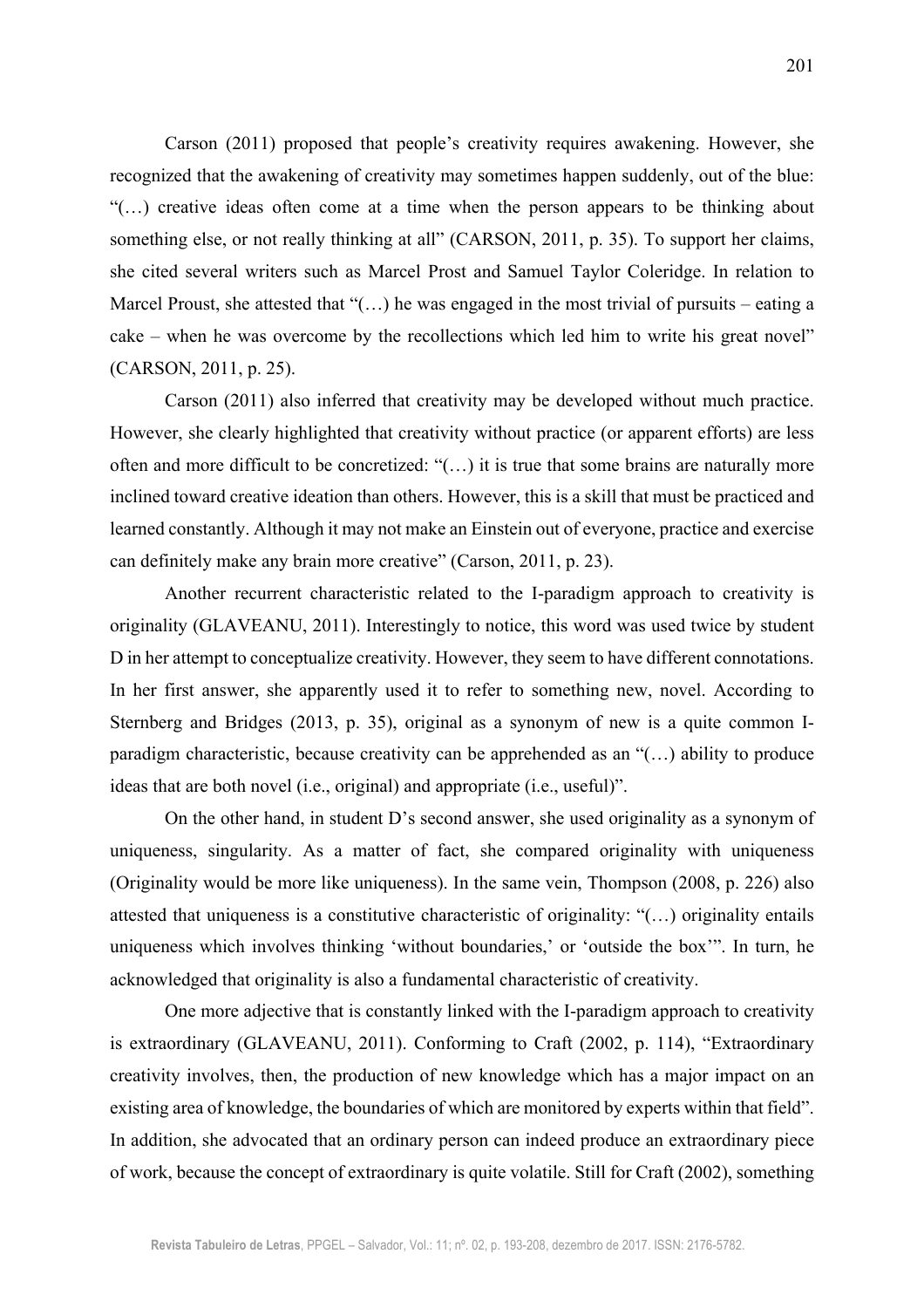(or someone) which (who) was not previously considered extraordinary by its (their) community may become extraordinary if it (they) receive experts' validation.

According to another I-paradigm theorist, Sefertzi (2000), creativity is not an ability belonging to few people (or the geniuses), but it can be found in every human being. Nevertheless, a person to be considered creative must improve his creativity. Therefore, creativity can be learned and honed. Still for Sefertzi (2000, p. 03), the best way to achieve that is by using specific (proven) techniques: "(…) which, enhancing and stimulating the creative abilities, ideas and creative results, help people to move out of their normal problem-solving mode, to enable them to consider a wide range of alternatives and to improve productivity and quality of work".

Glăveanu (2011, p. 05) also denounced the self-centeredness (which he named the "lone individual") overvalorization by ordinary people and the I-paradigm theorists: "Driven by an attributional error commonly described in psychology, both laypeople and researchers generally attribute creativity to creators' internal dispositions ignoring nondispositional influences" (GLAVEANU, 2011, p. 05). He then concluded that this approach to creativity is not only limited, but exclusivist, because it does not provide space for people to reflect upon sociocultural and constraintive factors. As a result, he proposed to contemporary theorists of creativity to "reject atomistic and positivistic standpoints and adopt more holistic and systemic ways" (GLAVEANU, 2011, p. 06).

#### Undergraduate students' broadened concepts about creativity

By the end of the Fanfictional Creative Writing course in English, students exhibited having broadened extensively their concepts about creativity. To exemplify their broadening, I chose to share here the 2 most important classes (Class 1, 3 and 8). These classes were relevant, because they were tipping moments in students' reflection and analysis about the concepts of creativity which led them to broaden their own concepts eventually.

To promote students' reflection and analysis upon the concepts of creativity, the teacher in charge decided to begin his first class with an oral task which took place in the classroom and was aimed at the whole class. All students had the chance of answering it, one at a time. This task was directly formulated based on Kathleen Cotton (2003)'s classroom questioning which are sets of key questions applied in the classroom to motivate students' reflection upon a specific concept or definition. The set 1 of key questions is indicated as follows: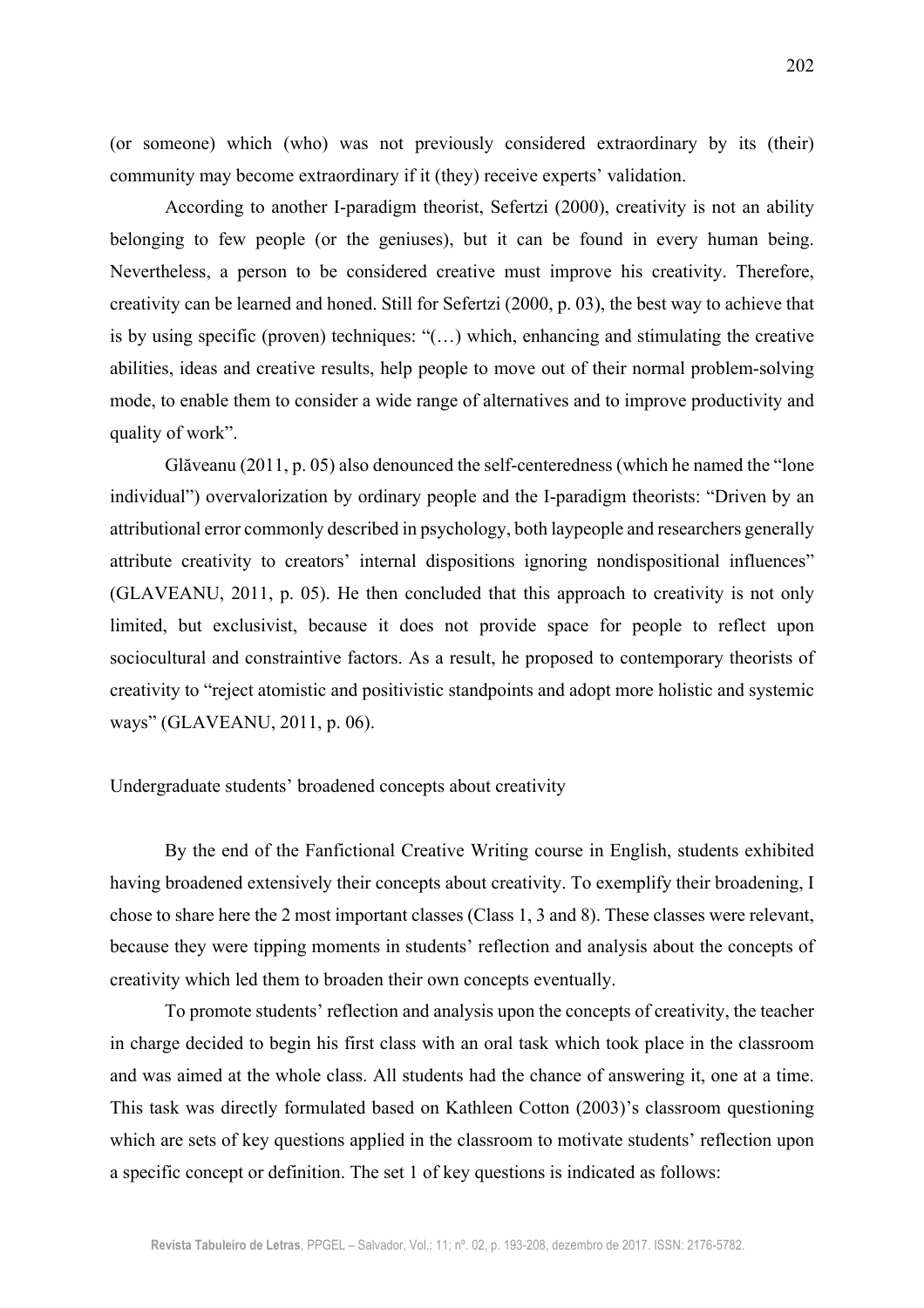**Table 02** - Questions about creativity

| Set 1 key of questions                |
|---------------------------------------|
| • What is creativity?                 |
| •Is everybody creative? Why? Why not? |
| • Why do we need to be creative?      |

Source: Prepared by the author (2017)

Subsequently, students were invited to read the first part of the theoretical text by Vlad P. Glăveanu (2011)'s *Paradigms in the study of creativity: introducing the perspective of cultural psychology*. This text is divided into three parts (the He-paradigm, the I-paradigm and the We-paradigm). As it is a quite extensive text, the teacher asked them to read only the first part (the He-paradigm) in the classroom. He intended to broaden their concepts about creativity with this reading by promoting classroom debates which worked. All the students claimed they did not know about other concepts about creativity. Student A: "I believed there was only one concept. The one we always hear about" and student D: "This is the first time I hear such thing. I know about the muses and stuff, but I didn't know about this idea. And I saw in the full text, there is more".

After the reading, the teacher asked the students to summarize Glăveanu (2011)'s text so they could better understand his main tenets. For Rick Wormeli (2005, p. 11), "(…) a *summary will help you understand the major direction, the main points, and the overall shape of the more detailed original. It restates the essence of the original in as few words as possible, but not necessarily in different words*. The teacher also asked them to create this summary, because for Williams and Burden (1997, p. 26), the sociocultural theory promulgates that education should be concerned "*not just with theories of instruction, but with learning to learn, developing skills and strategies to continue to learn".*

The main goal of the third class to broaden the students' concepts about creativity in creative writing courses. To achieve that, the teacher presented the students with the set 3 of key questions. This task was also formulated based on Kathleen Cotton (2003)'s classroom questioning and is indicated as follows:

#### **Table 03** - Questions about creativity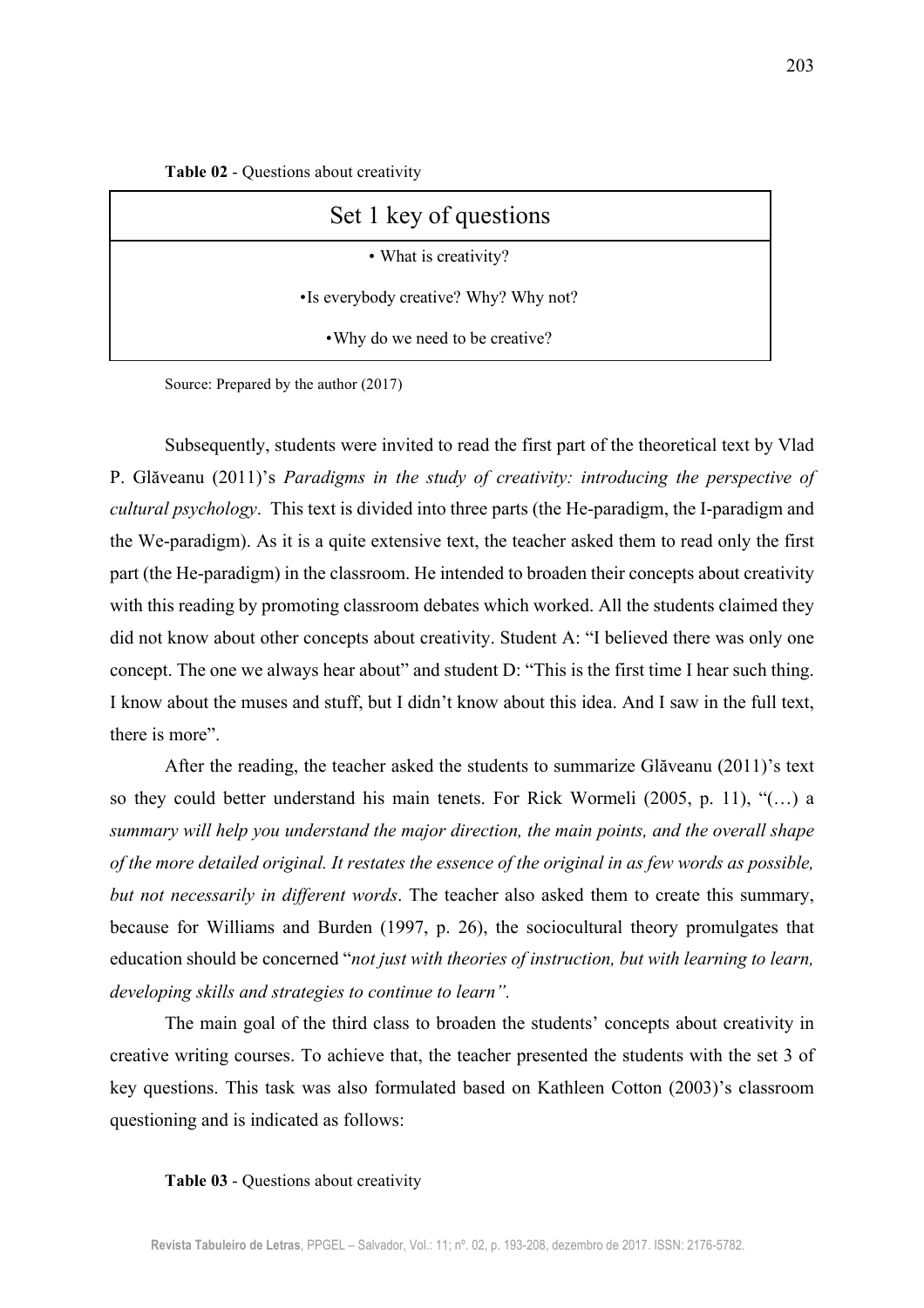# Set 3 key questions

•In your opinion, what is a creative writing course?

•What is the role of creativity in a creative writing course?

Source: Prepared by the author (2017)

All the students claimed they had never thought about these questions previously. Student B said: "I knew creativity was important and existed everywhere, but I never thought of it directly about something". Student A and B agreed on the importance of creativity, but they both recognized not knowing about differences, especially in specific areas. Student E added that it was important to think of creativity specifically and proposed: "We should think more about this topic. I do not understand why we never talk straightforwardly about this in the Languages and Literature courses, here at USP". By the end of the third class, all students agreed that we should discuss more about creativity and think of it in specific scenarios such as literature and creative writing classes.

To continue broadening students' concepts about creativity. the teacher asked the students to read the third part of the theoretical text by Glăveanu (2011)'s *Paradigms in the study of creativity: introducing the perspective of cultural psychology* which focuses on the We-paradigm. After the reading, he asked them to summarize (WORMELI, 2005) Glăveanu (2011)'s We-paradigm approach to creativity text. This reading was important so they could reflect upon this approach and better understand Glăveanu (2011)'s concepts about creativity.

The main goal of the eighth class was to promote students' self-assessment on their broadening of the concepts about creativity (VYGOTSKY, 2004, 2007). This self-assessment occurred through the format of a final questionnaire. The researcher opted for this type of questionnaire, because according to Silva and Swank (2009), there are many benefits in applying them in ESL classes.

At first, the researcher distributed the final questionnaire and encouraged the students to complete it individually and anonymously. Although the respondents did not use their real names in the questionnaire, they could be identified as student A, B, C, D and E later. By and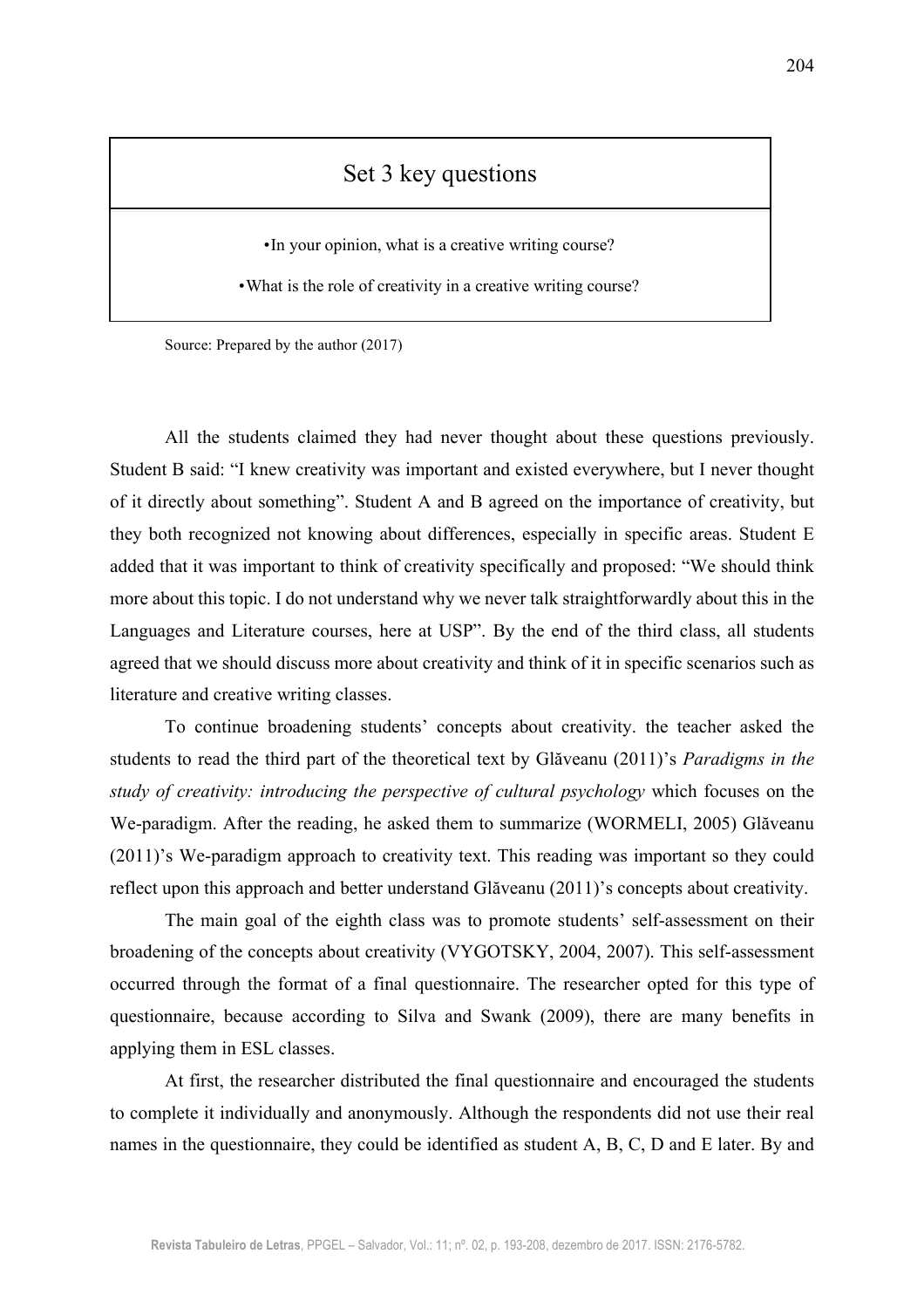large, all the students claimed they had broadened their concepts about creativity, however, two main questions (7 and 8) were fundamental to identify more adequately their broadening:

**Table 04 -** Question 7 – Why do we need to develop creativity today?

| <b>Students</b> | <b>Students' classroom transcriptions</b>                                                                                                                                                                                          |
|-----------------|------------------------------------------------------------------------------------------------------------------------------------------------------------------------------------------------------------------------------------|
| $\mathbf{A}$    | Creativity is more important than I thought. Actually, there are many concepts,<br>definitions. I can choose one, maybe two. I know now I need to be creative in different<br>areas of my life, not only creative writing classes. |
| C               | I know more about creativity today. I can be creative to solve problems and write<br>creatively. We need creativity for everything. But for me the most important was to<br>know that there are many types of creativity.          |
| D               | We need to be creative everyday. I mean, I try to be creative always. Now I know there<br>are different aspects I have to consider in the creative process. I don't need to stay<br>with only one.                                 |

Source: Prepared by the author (2017)

In relation to the seventh question, we can notice that the students have broadened their opinions about the concept of creativity. In the initial questionnaire, they had shown a tendency to believe more in the I-paradigm approach (GLAVEANU, 2011), i.e., their concepts were more self-centered and did not encompass sociocultural aspects which may be related to the construction of the meaning (VYGOTSKY, 2004; 2007) of creativity. Nevertheless, in the final questionnaire, they have exhibited knowledge that creativity is not only constituted onedimensionally, but multi-dimensionally (Student A: "Creativity is more important than I thought" and Student C: "I know more about creativity today"). Another relevant aspect to consider here is that the students believe they have the right to choose among the options presented (Student A: "I can choose one, maybe two" and Student D: "I don't need to stay with only one**"**) as insofar there is more than one signification for being creative.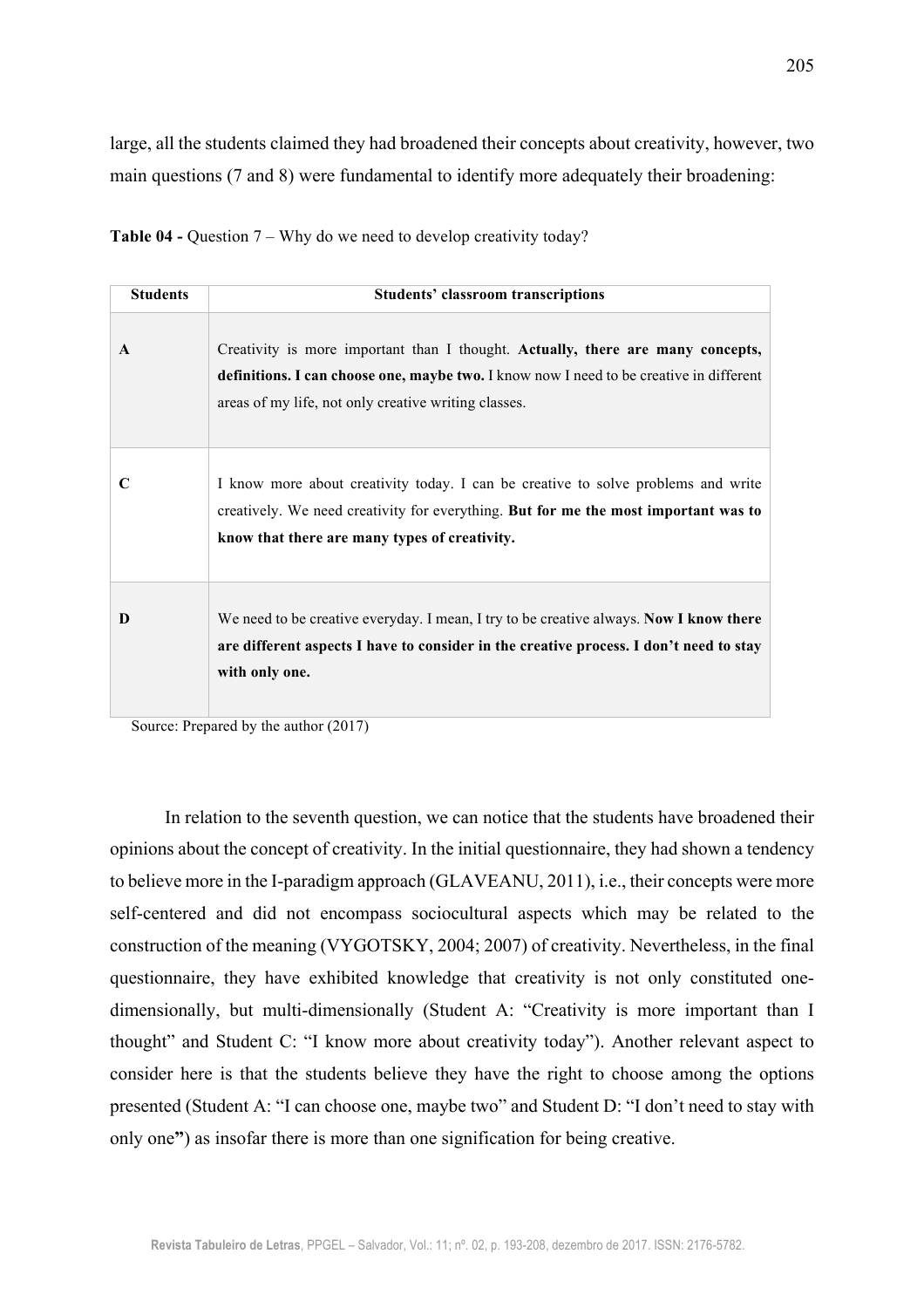**Students Students' classroom transcriptions B Before I was the I-paradigm, now I think I am more like the We-paradigm. I will take into account other aspects I haven't like the social and cultural aspects. D** I thought more about that. Actually, I have been thinking more about the We-paradigm, because this is the first time I actually think about this. You know? **The social aspects are important.** I need to reflect more about that. **E** Creativity is not only something about me and myself. **Sociocultural aspects are also relevant. We-paradigm , right?** I never thought about them, but I will certainly do from now on.

**Table 05 -** Question 8 – Which creativity paradigm (He-paradigm, I-paradigm or Weparadigm) do you identify with? Justify your answer.

Source: Prepared by the author (2017)

In relation to the eighth question, we can also notice that the students have broadened their opinions about the concept of creativity. The first aspect to consider here is that, in the initial questionnaire, they did not know what Glăveanu (2011)'s paradigms to creativity were. Although the students did not know how to conceptualize each of his paradigms, they described their concepts as close as to Glăveanu (2011)'s I-paradigm approach to creativity. The second aspect is that, by the end of the Fanfictional Creative Writing course in English, they all knew how to conceptualize each of his approaches.

In addition, they affirmed they were thinking more about the concepts related to creativity (Student B: "I will take into account other aspects", Student D: "The social aspects are important. I need to reflect more about that" and Student E: "I never thought about them, but I will certainly do from now on"). The third relevant aspect to consider is linked with their change of heart, because most of the studentsindicated to believe now more in the We-paradigm (Glăveanu, 2011) rather than in the I-paradigm. This can be explained, since they have more knowledge about creativity than they had before starting this course.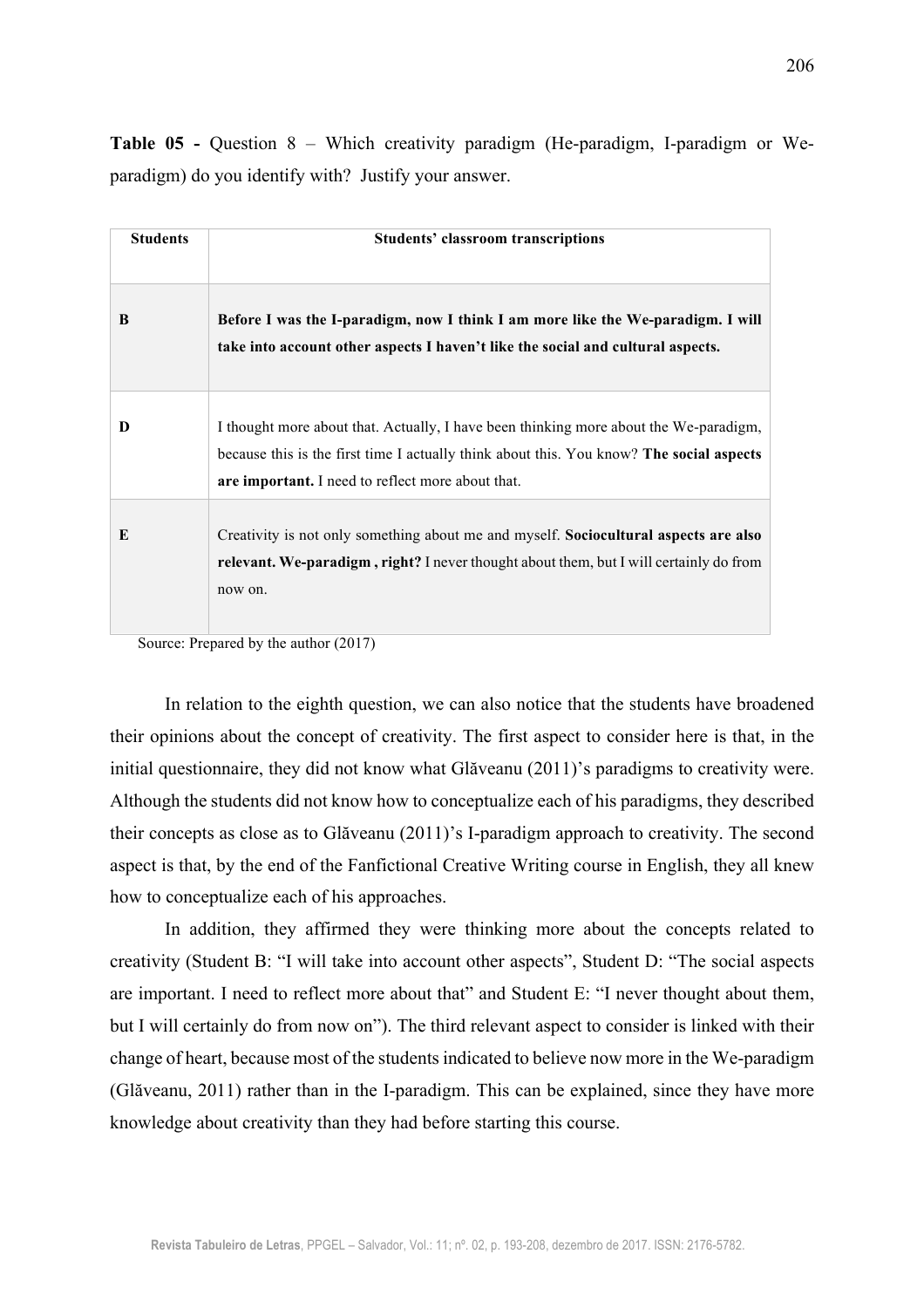## References

Bilton, C. *Management and creativity***:** from creative industries to creative management. Malden, MA: Blackwell, 2007.

Bridges S. *Understanding Enterprises:* Entrepreneurship and Small Business. New York: Palgrava MacMillan, 2013.

Blythe, H., & Sweet, H. *Why creativity, why now?* Tomorrow's Professor, 2008.

Carson, S. *Your Creative Brain.* Harvard Health Publications, 2011.

Craft, A. *Creativity in the Early Years:* Life Wide Foundation. London, 2002.

Cotton, K. *Principals and student achievement:* What the research says. Alexandria, VA: Association for Supervision and Curriculum Development (ASCD), 2003.

Dawson, P. *Creative Writing and the New Humanities*. London: Routledge, 2004.

Glăveanu, V. P. *Creativity as a sociocultural act.* Journal of Creative Behavior,2011.

John-Steiner, V., Connery & C. Marjanovic-Shane, A. *Vygotsky & Creativity:* A Culturalhistorical Approach to Play, Meaning-Making and the Arts. New York: Peter Lang Publishers, 2015.

Healey, S. P. *The rise of creative writing and the new value of creativity* (Doctoral dissertation, The University of Minnesota, 2009). Available on <http://conservancy.umn.edu/ bitstream/54437/1/Healey\_umn\_0130E\_10355.pdf>. Accessed on 02/17/2017.

Maley, A. & Peachy, N. *Creativity in the English language classroom.* British Council, 2010.

Morley, D. *The Cambridge Introduction to:* Creative Writing. Cambridge University Press, 2007.

Myers, D.G. *The Elephants Teach***:** Creative Writing Since 1880. New Jersey: Prentice Hall, 2006.

Oberholzer, P.W. *Student Conceptions of Creative Writing*. Masters Research Report, University of the Witwatersrand, 2014.

Pope, R*. Creativity:* Theory, History, Practice. London and New York: Routledge, 2005.

Sternberg, R. J., & Lubart, T. I. *The concept of creativity:* Prospects and paradigms. In R. J. Sternberg (Ed.), Handbook of creativity. New York: Cambridge University Press, 1999.

Sefertzi, E. *Creativity.* InnoRegio project. In: Report Produced for the EC funded project, 2000.